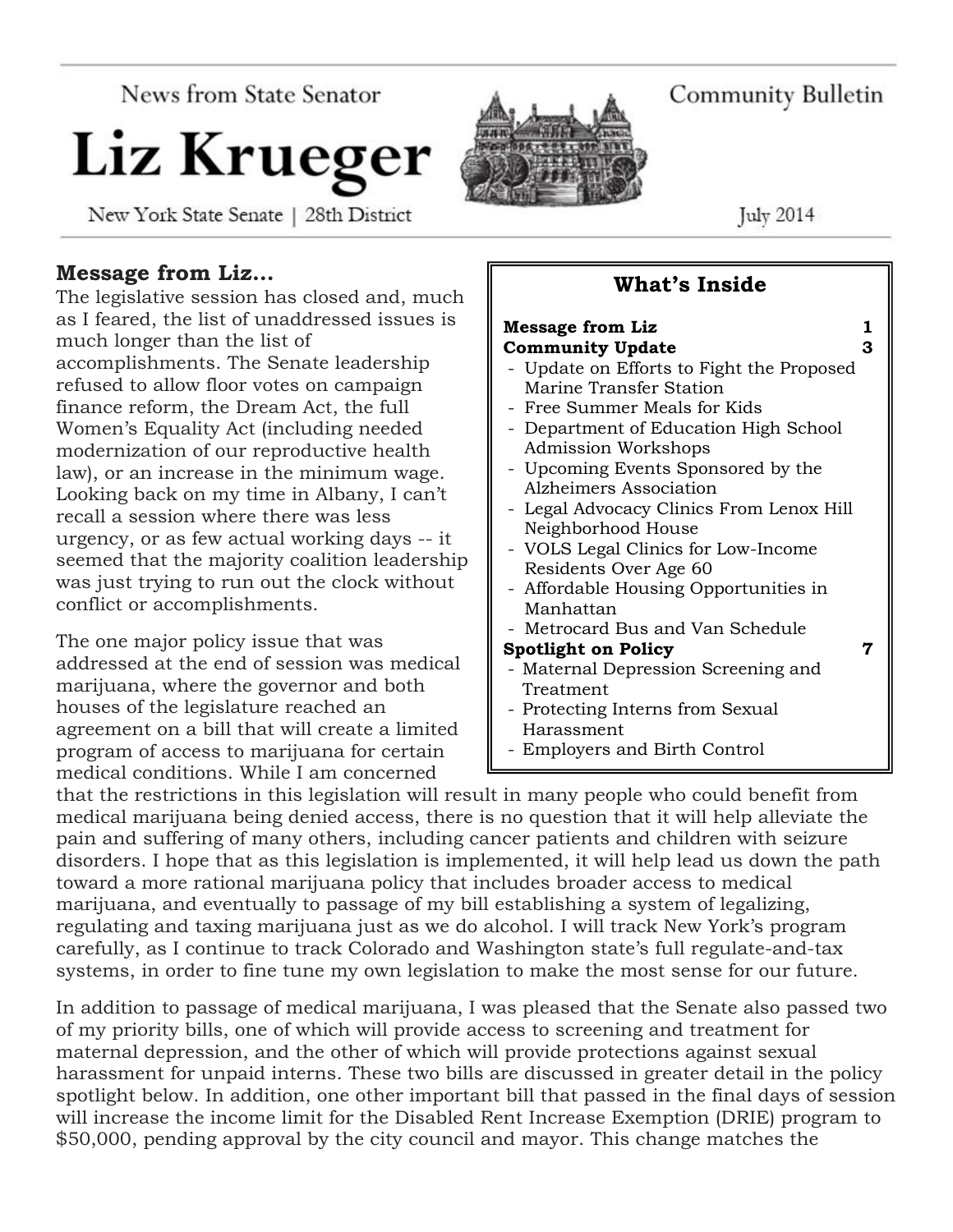increase that was implemented for the Senior Citizens Rent Increase Exemption (SCRIE) program as part of the budget that passed earlier this year. SCRIE and DRIE have proved to be incredibly effective programs helping seniors and people with disabilities to afford to remain in their homes. Both programs are underutilized! So if you think you know someone who might be eligible, please urge them to apply. My office can help.

While I am happy the above bills passed, I can only see the final results of this session as another example of the failure of the Senate leadership to live up to its commitment to advance a broad progressive agenda for New York State. When the Independent Democratic Conference (IDC) formed an alliance with the Senate Republicans to ensure continued control of the chamber agenda by Republican leader Dean Skelos, the IDC claimed that this would help them advance campaign finance reform, the Dream Act, and the Women's Equality Act and a host of other pieces of progressive legislation. Yet they have failed to pass any of these bills, or even to bring most of them to the floor for a vote.

There is talk that there will be a new configuration of Senate leadership next year, with the IDC saying they want to ally with the Democratic Conference. Of course, all such talk is premature until after the results of the next election clarify the Senate membership. But whatever happens, I will be looking at this year's unfinished agenda as a good starting point for the issues that Senate leadership – whomever that may be – needs to be addressing come the new session.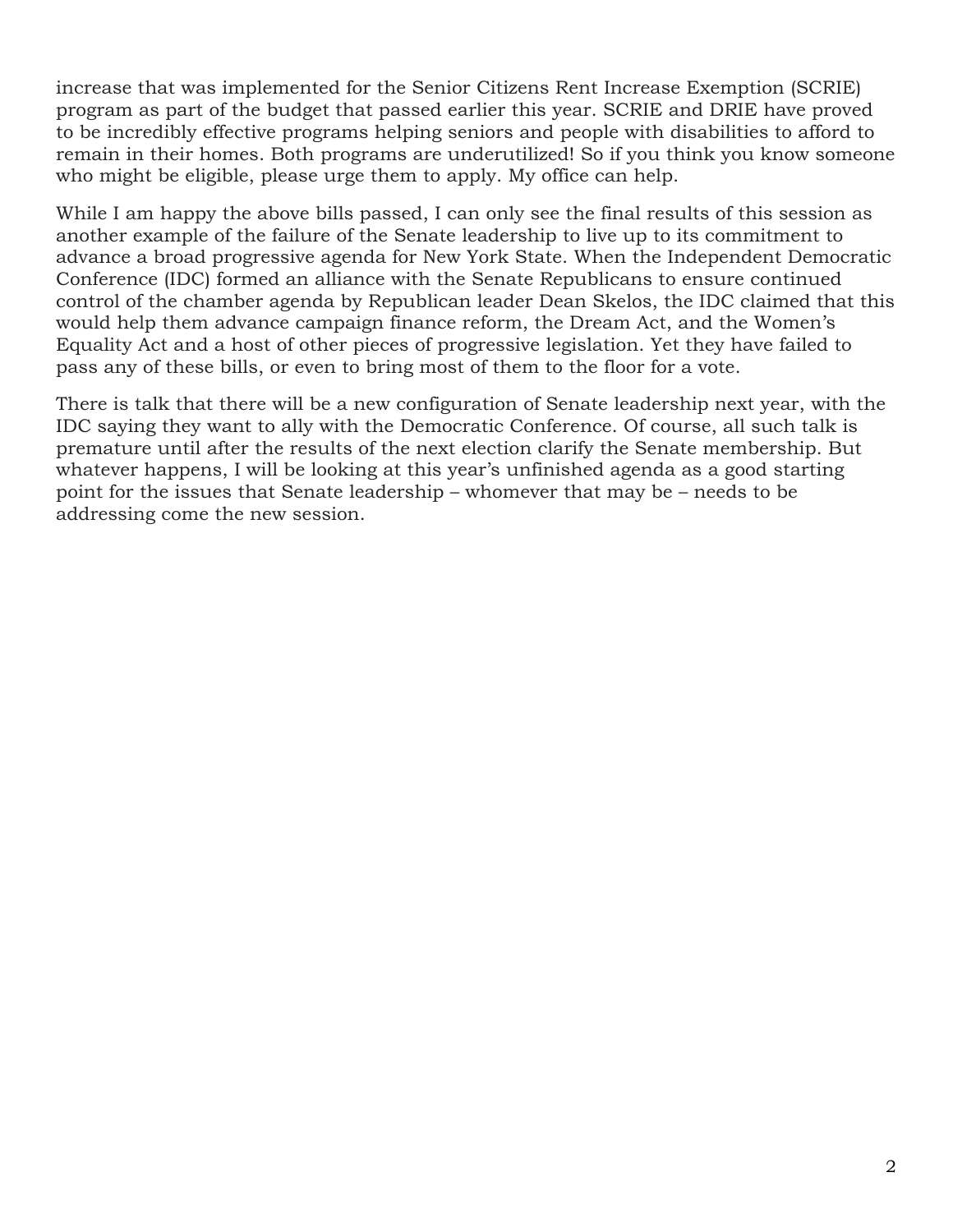# **COMMUNITY SPOTLIGHT**

#### **Update on Efforts to Fight the Proposed Marine Transfer Station:**

Last month I joined fellow elected officials in a meeting with representatives of the Federal Emergency Management Administration (FEMA) to express our concerns about the dangers that would be associated with allowing the proposed East 91st Street Marine Transfer Station to operate in a flood zone. Recently, the New York State Department of Environmental Conservation (DEC) had responded to multiple letters that I and other elected officials had written to them regarding this issue. Given that DEC appears willing to accept the city's assurances regarding the safety of the facility, it is particularly important to have FEMA and the Army Corps of Engineers review the issue as well. I remain convinced that this proposed facility poses a danger, especially now that we know of the potential for flooding at this location. I will continue to work with my colleagues to convince the relevant city, state and federal officials of this reality, and will continue to push DEC to hold public hearings on the permit renewal application that must be acted on by October.

#### **Free Summer Meals for Kids:**

Summer is here, which means the end of school meals and the start of the Free Summer Meals Program across New York. The Summer Meals Program is a completely free program run at hundreds of sites in all five boroughs, operating every weekday from June 27th through August 29th. The provides a nutritious breakfast and lunch to every child and teen age 18 and under - no paperwork or registration required - kids simply show up and receive a healthy meal. Locations are spread throughout the city -- in community centers, libraries, parks, pools, and many public schools. For more information, call 311, text "NYCMeals" to 877-877, or visit the site locator at www.schoolfoodnyc.org to find the breakfast or lunch sites in your community.

#### **Department of Education High School Admission Workshops:**

The Office of Student Enrollment is offering High School Admissions Family Workshops. **Intro to High School Admissions** will provide an introduction to the different types of high school programs available, as well as helpful of tips for applying. You will learn how to find NYC high schools that fit your needs, become familiar with High School Directory, and get important tips on filling out the high school application. The workshop will take place on Wednesday July 16th 6:30PM. At Florello H. LaGuardia High School 100 Amsterdam Avenue, 10023.

The Office of Student Enrollment is also offering **Specialized High Schools Family Workshops**. The Specialized High Schools workshops will focus on admission to the city's nine Specialized High Schools, as well as the Specialized High School Admissions Test. You will also hear from a panel of Specialized High School faculty, parents and students. This workshop will take place Tuesday July 22nd, 6:30PM. At Hunter College( The Kaye Playhouse) 695 Park Avenue, 10065 (Enter on 68th Street)

For more information on both these workshops visit [http://schools.nyc.gov/ChoicesEnrollment/High/events/default.htm.](http://schools.nyc.gov/ChoicesEnrollment/High/events/default.htm)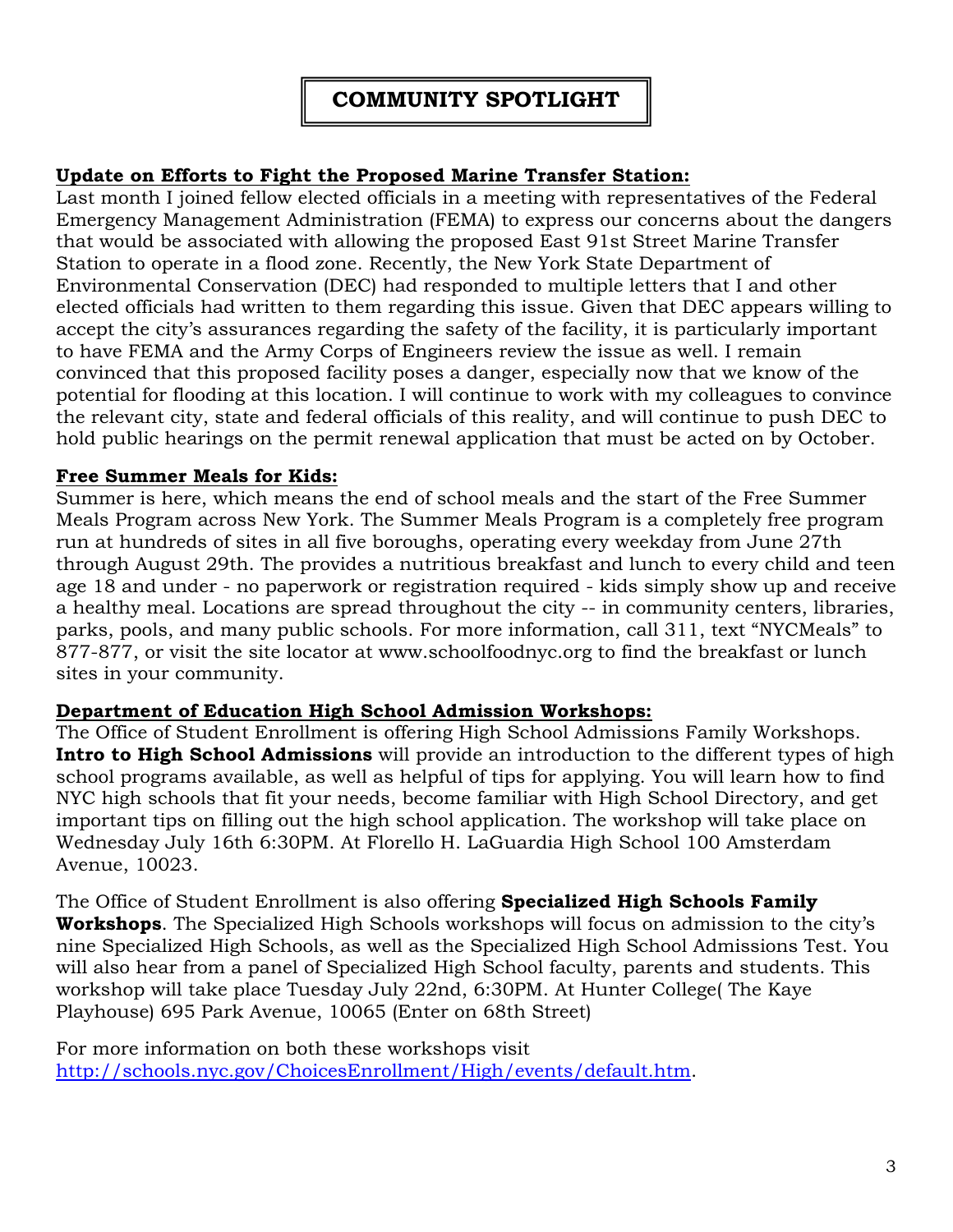# **Upcoming Events Sponsored by the Alzheimer's Association:**

**Understanding Dementia Seminar: What You Need to Know and Where to Go**. Sessions provide family members and friends with information about Alzheimer's other types of dementia and resources and services available. REGISTRATION REQUIRED. Please call the 24-hour Helpline at 800-277-3900 to register. All meetings are FREE OF CHARGE. For more information, visit the website. Dates: English: July 8th, 11th, 16th, 30th. Spanish: July 23rd

**Alzheimer's Association Legal & Financial Center**. An attorney specializing in Elder Law will discuss important topics caregivers should understand before meeting with a personal attorney. Topics include Power of Attorney, Guardianship, Medicaid Eligibility, Long-Term Care Insurance, Health Care Proxy and more. REGISTRATION IS REQUIRED. Please call our 24-hour Helpline at 800.272.3900 to register. For more information, visit the website. Dates: English: July 7, July 21, July 24 | Chinese: July 23

**Alzheimer's Association Family Caregiver Workshops**. During this 10-hour workshop, caregivers learn to view the world from the perspective of the person with dementia. They also learn how to communicate more effectively with the person for whom they are caring and receive new insights on how to manage the challenging behaviors often associated with Alzheimer's disease, as well as the importance of self-care. Attendance is required at all workshops in a series. These meetings are ONLY for family and friends caring for people with dementia. REGISTRATION IS REQUIRED. Please call the 24-hour Helpline at 800-272- 3900 to register. Workshops are held on a regular basis, please call the 24-Hour Helpline for upcoming meetings. For more information, visit the website. Upcoming Series Dates: Mondays - July 7, July 14, July 21, July 28 | Tuesdays (spouses and partners only) - July 8, July 15, July 22, July 29

#### **Legal Advocacy Clinics From Lenox Hill Neighborhood House:**

The Lenox Hill Neighborhood House Legal Advocacy Center Offers assistance on a number of different issues. Here is a list of their upcoming clinics:

- **SNAP (formerly Food Stamps) Clinics** Wednesdays from 10 a.m. to 1 p.m. at Lenox Hill Neighborhood House, 331 East 70th Street. First come, first served. Bring proof of identity, income information, utility bill, proof of housing costs, information on any dependents and if you are 60 or over or on SSI/SSD, information on medical costs.
- **Worker's Rights Clinics** Fridays from 10 a.m. to 1 p.m. at Lenox Hill Neighborhood House, 331 East 70th Street, or call 212-218-0430. First come, first served. Assistance with issues such as nonpayment of wages, unemployment benefits, employment discrimination and workplace health and safety.
- **SCRIE Clinics**: call 212-218-0503 from assistance in applying or recertifying for the Senior Citizens Rent Increase Exemption Program (SCRIE).
- **Legal Assistance Clinics** on Monday July 14th and Monday, July 28th at Little Sisters of the Assumption Family Health Service, 333 East 115th Street. Call 646- 672-5200 for an appointment.

### **VOLS Legal Clinics for Low-Income Residents Over Age 60:**

The Volunteers of Legal Services (VOLS) Elderly Project provides pro-bono legal services to low-income people over age 60 who live in Manhattan. VOLS conducts legal clinics each month at senior centers where seniors can discuss their legal concerns in confidence, receive legal advice and, where appropriate, obtain referrals to a volunteer lawyer for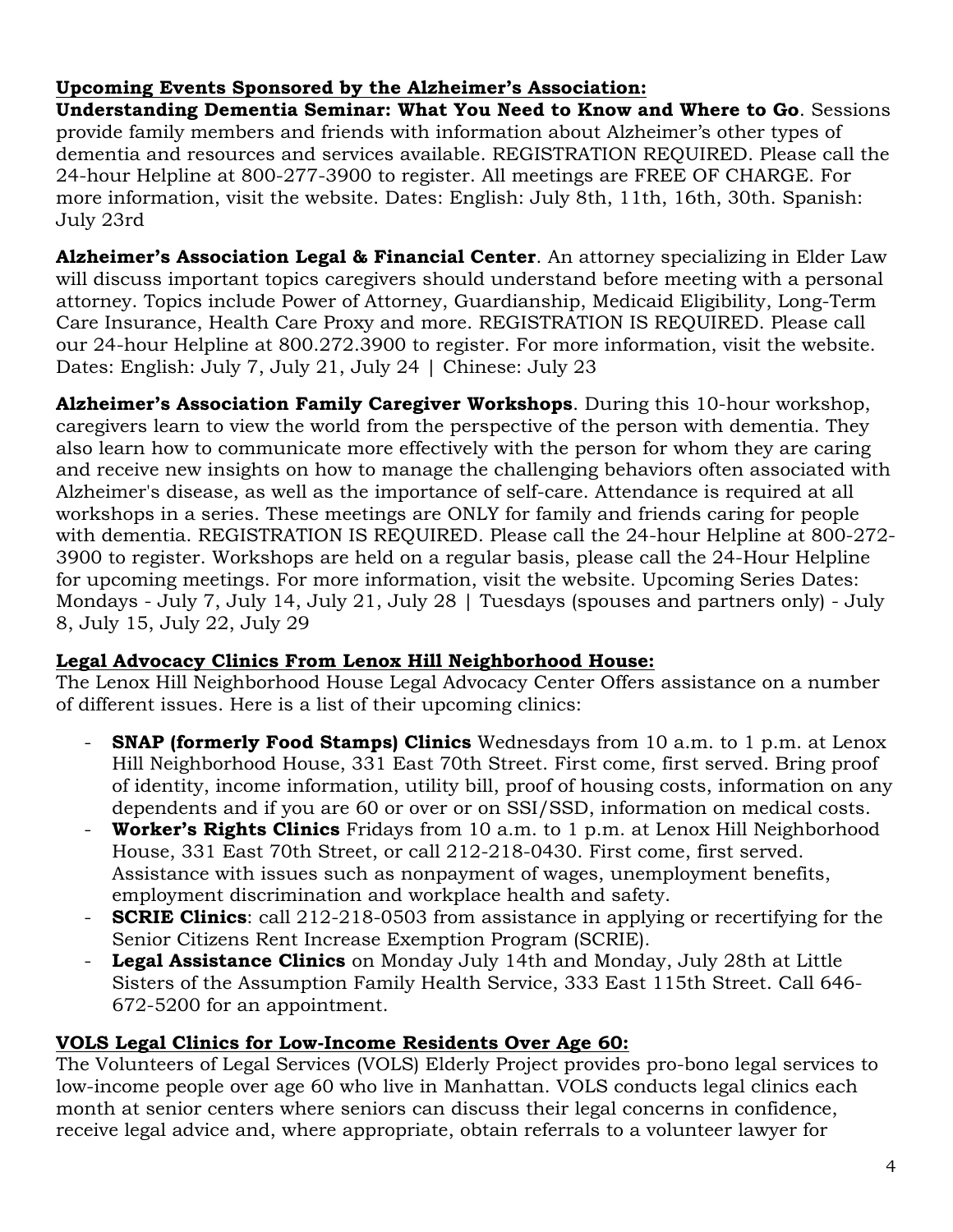representation. Areas of legal assistance include wills, medical directives, powers of attorney, housing, consumer matters and Medicaid. Over 150 lawyers serve on their Elderly Project volunteer attorney roster.

Upcoming Clinic dates and locations are below:

- Burden Center for the Aging, 1484 First Avenue (between 77th  $\&$  78th Streets) 2 pm — second Friday of each month (July 11th, August 8th). Call Velda Murad at [212-879-7400](tel:212-879-7400) for information.
- Stanley Isaacs Senior Center, 415 East 93rd Street (east of 1st Avenue) 10 am third Friday of each month (July 18th, August 15th). Call Amy Loewenberg at [212-](tel:212-360-7620) [360-7620](tel:212-360-7620) ext, 112 for information.
- Encore Community Services Senior Center, St. Malachy's Church 239 West 49th Street (between Broadway and 8th Avenue) — 10 am — fourth Monday of Each Month (July 28th, August 25th). Call Sister Margaret Rose at [212-581-2910, ext 118](tel:212-581-2910%2C%20ext%20118) for information.

# **Affordable Housing Opportunities in Manhattan:**

**El Barrio's Artspace PS 109** is now accepting applications for 89 affordable studio, 1-, and 2-bedroom apartments under construction at 215 East 99 Street in the East Harlem neighborhood in Manhattan. Rents for these apartments range from \$494 to \$1022 depending on income, family size and unit size. To be eligible, applicants must have incomes between \$19,150 and \$50,340, depending on unit and family size. **Applicants who are artists and who live in New York City will be given a general preference for apartments.** Preference will be given to Community Board 11 residents for 50% of units, mobility-impaired persons for 5% of units, visual- and/or hearing-impaired units for 2% of units, and City of New York municipal employees for 5% of units. A full description of the building and application process is available at

http://www.nyc.gov/html/hpd/downloads/pdf/artspace.pdf.

Households may elect to submit an application by one of two methods: EITHER Online OR by mail. To submit your application online now, please visit NYC Housing Connect at [www.nyc.gov/housingconnect](http://www.nyc.gov/housingconnect) and select "Apply for Housing." If you are an artist, please be sure to indicate this in your profile before applying. To request an application by mail, mail a self-addressed envelope to: El Barrio's Operation Fightback, 413 East 120th Street, Room 403, New York, NY 10035.

**Completed applications must be submitted online or returned by regular mail only the post office box that will be listed on the application.** Applications must be submitted online or postmarked by July 14, 2014. Applicants who submit more than one application will be disqualified.

### **Metrocard Bus and Van Schedule:**

The MTA offers MetroCard-related services throughout New York City through mobile buses and vans. Buses provide a full range of services, including applying for or refilling a Reduced-Fare MetroCard, buying or refilling a regular MetroCard, or getting answers to a MetroCard-related question. Vans sell Unlimited Ride MetroCards and Pay-Per-Ride MetroCards, and they refill MetroCards and Reduced-Fare MetroCards.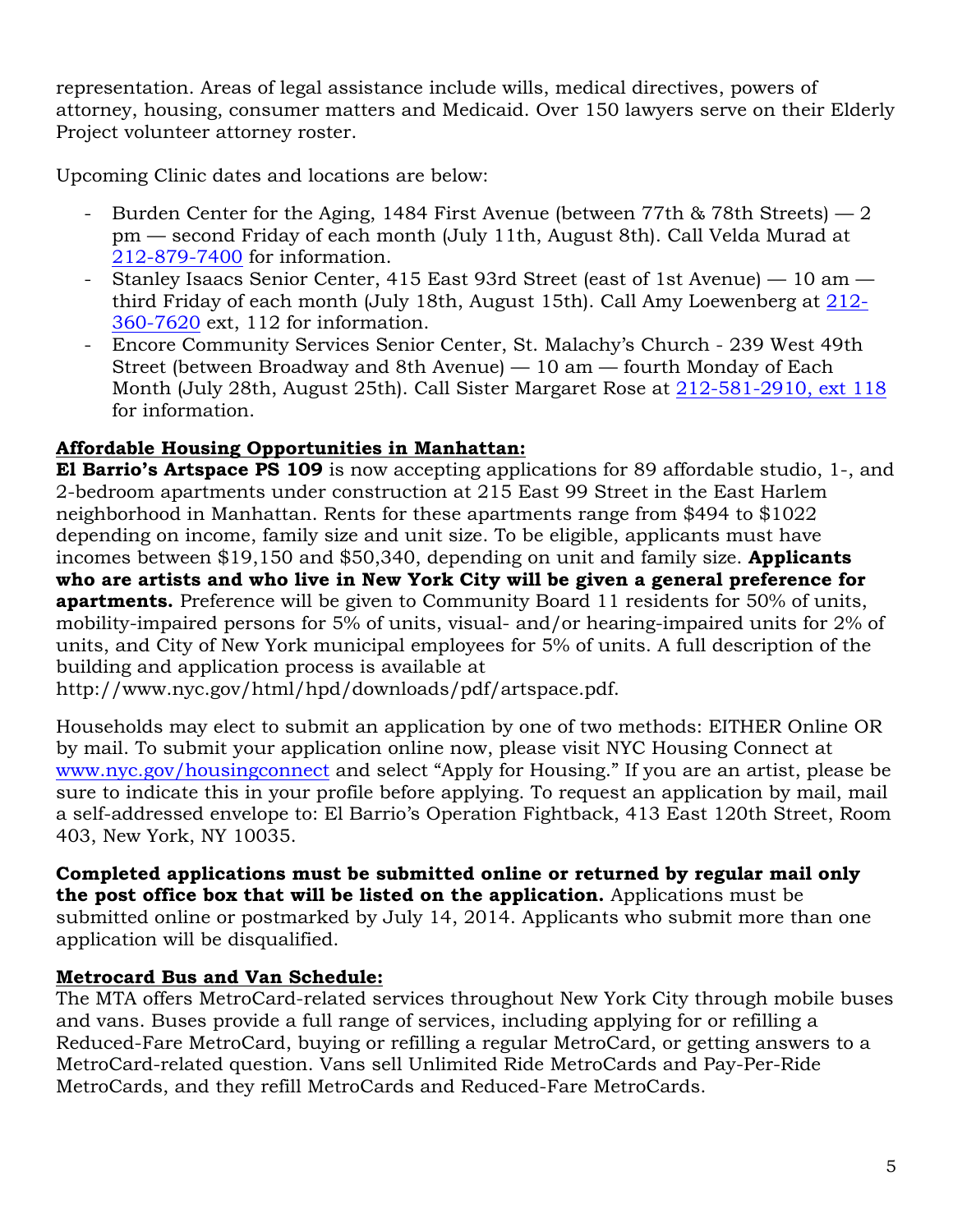Buses and vans will be in my district on the following dates and locations:

- July 8, 10:30 am, 92 Street & Lexington Avenue Bus
- July 8, 11:00 am 12:30 pm., 86 Street & Lexington Avenue Bus
- July 8, 1:30 2:30 pm, 68 Street & Lexington Avenue Bus
- July 16, 9 10:30 am, 79 Street & 3 Avenue Bus
- July 16, 11 am 1 pm, 79 Street & York Avenue Bus
- July 16, 1:30 2:30 pm, 72 Street & York Avenue Bus
- July 17, 8:30 10:30 am, 47 Street & 2 Avenue Van
- July 17, 1:30 3:30 pm, 28 Street & 2 Avenue Van
- July 22, 10:30 am, 92 Street & Lexington Avenue Bus
- July 22, 11:00 am 12:30 pm., 86 Street & Lexington Avenue Bus
- July 22, 1:30 2:30 pm, 68 Street & Lexington Avenue Bus
- August 1, 9 10 am, 57 Street and 1 Avenue Van
- August 1, 10:30 11:30 am, 57 Street and 3 Avenue Van
- August 1, 12:30 2:30 pm, 68 Street and 1 Avenue Van
- August 6, 9 10:30 am, 79 Street & 3 Avenue Bus
- August 6, 11 am 1 pm, 79 Street & York Avenue Bus
- August 6, 1:30 2:30 pm, 72 Street & York Avenue Bus

The full mobile Metrocard schedule is available at [http://mta.info/metrocard/mms.htm.](http://mta.info/metrocard/mms.htm)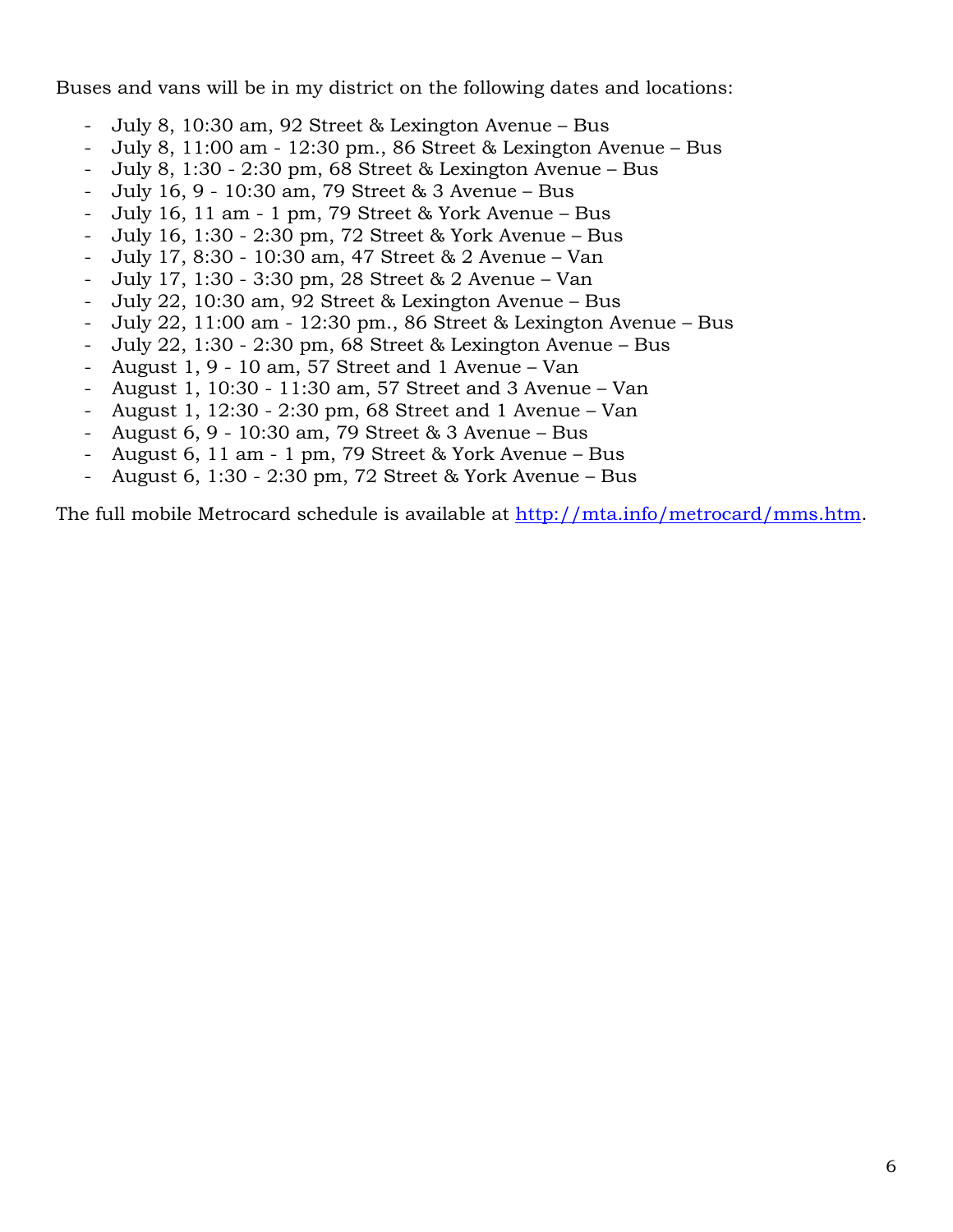# **POLICY SPOTLIGHT**

# **Maternal Depression Screening and Treatment**

On the last scheduled day of the legislative session, the Senate and Assembly unanimously passed my bill that would provide education and promote screening and treatment referrals for postpartum depression and other maternal depression disorders (S. 7234B / A. 9610B), sponsored by Assembly Member Richard Gottfried in the Assembly. Despite the widespread nature and severity of maternal depression, our healthcare system has had no system-wide screening and referral procedure.

A previous version of this legislation passed both houses in the 2013 legislative session but was vetoed by the governor due to technical concerns over certain provisions in the bill. The new, 2014 version of the legislation addressed those concerns while accomplishing the goal of increasing identification of maternal depression cases, thereby improving outcomes for new mothers, newborns, and families. The bill will now to go to the governor again for his consideration.

"Maternal depression" includes a range of perinatal mood disorders, emotional and psychological reactions a woman may experience during pregnancy or up to a year after childbirth. Symptoms can include feelings of despair or guilt, sadness, fatigue, difficulty concentrating, changes in appetite, and thoughts of suicide or of harming the baby. Maternal depression includes prenatal depression, "baby blues," postpartum anxiety, postpartum depression, and postpartum psychosis. The latter is the severest of these conditions, often including hallucinations and delusions, and results in infanticide and suicide rates of four and five percent, respectively.

Maternal depression affects a significant portion of pregnant women and new mothers. Each year, approximately 10 to 15 percent of new mothers develop postpartum depression, while 50 to 80 percent of new mothers will experience "baby blues." A small but significant number – about 0.1 to 0.2 percent of new mothers – develop symptoms serious enough to be considered postpartum psychosis.

In part because of the lack of a system-wide screening and referral procedure, these conditions often go undiagnosed or inadequately treated, leading to tragic results, as in the highly-publicized case of 44-year old Manhattan resident Cynthia Wachenheim, whose suicide last year came after she exhibited symptoms consistent with maternal depression.

Treatment for maternal depression has an 80 to 90 percent success rate. Early diagnosis and treatment – the goals of this legislation – significantly improve prognoses. Our bill authorizes the Commissioner of Health to provide screening guidelines for maternal health care providers to use with patients during pregnancy and after childbirth. The bill also adds maternal depression materials to maternity education and outreach programs for new mothers and their families.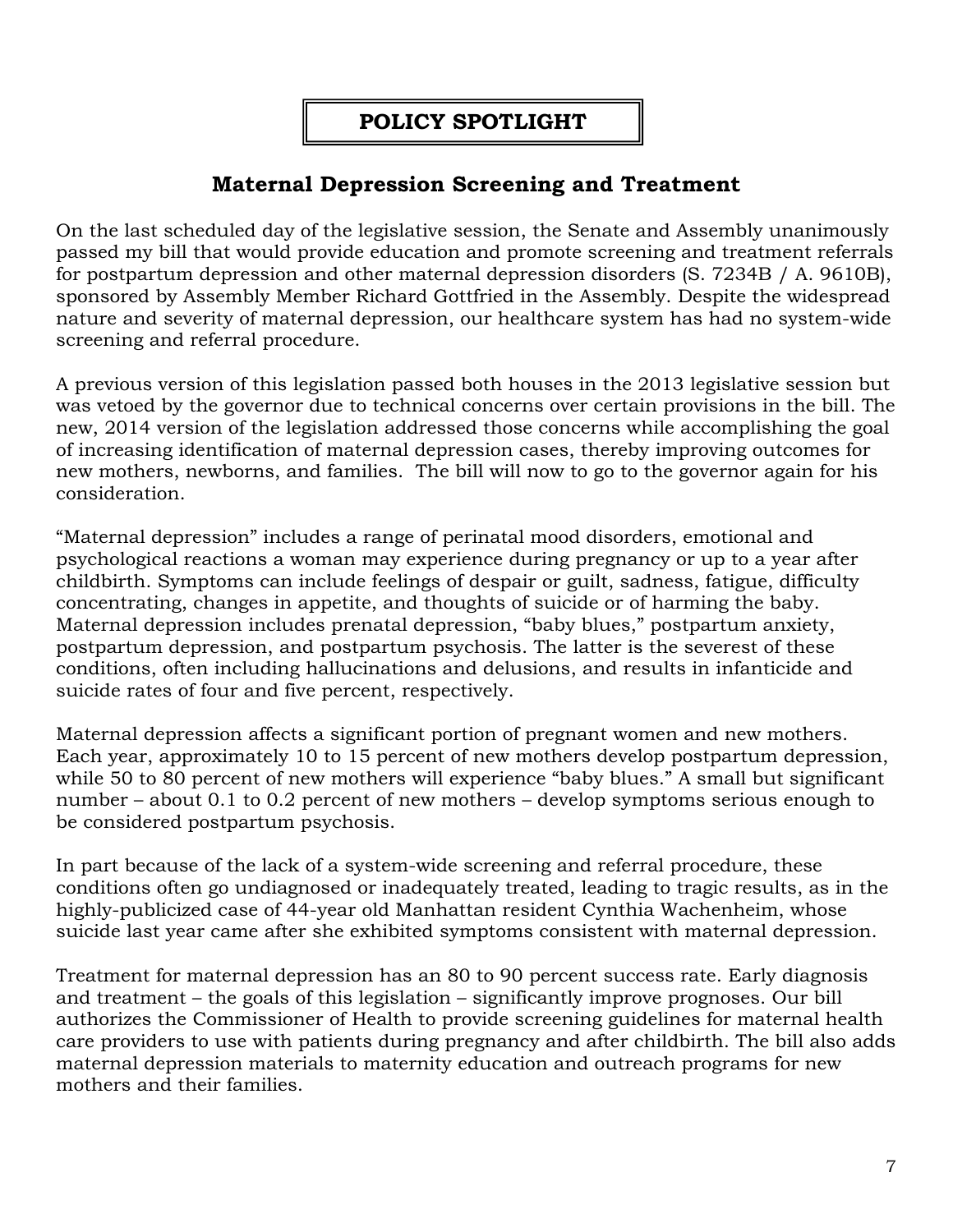In addition, the bill bars insurance companies from requiring a special referral for maternal depression screening by obstetricians and pediatricians. Because pregnant women visit their obstetrician and new mothers visit their infants' pediatrician more often than they would any other health professional, these health care providers are in an ideal position to screen women for maternal depression. Finally, under this bill the Department of Health will also provide a list of treatment providers, including support groups and nonprofit organizations.

The legislation was strongly supported by patients' advocates, as well as by health and mental health professionals. Many new parents and families aren't aware of just how common maternal depression is, and too often cases go untreated. This bill will spur greater awareness, early detection, and treatment of maternal depression.

# **Protecting Interns from Sexual Harassment**

In the final days of session, the Senate also passed legislation I sponsored to ban workplace sexual harassment of unpaid interns in New York State (S. 5951A). Loopholes in local, state, and federal laws have hampered interns' attempts to seek redress for sexual harassment through the courts. Companion legislation (A. 8201A) sponsored by Assemblymember Daniel O'Donnell passed unanimously in the State Assembly as well. Having passed both houses, the bill now awaits Gov. Andrew Cuomo's signature.

With the growing prevalence of unpaid internships and the extreme pressure on young people to build up resumes and references in a tough economy, the law needs to change to protect this extremely vulnerable class of workers. With this bill, we're closing a gaping hole in our laws, acting to provide basic legal protections for interns, and ensuring those who discriminate against or sexually harass interns are accountable under the law.

In a recent, highly-publicized decision, a federal judge found that Syracuse University student Lihuan Wang could not sue the media company where she had interned, despite allegations that her supervisor had groped and attempted to kiss her. The judge ruled that New York City's human rights law did not protect unpaid interns.

Similarly, judges have also dismissed sexual harassment suits in New York brought under the federal civil rights law, such as the 1994 case of Bridget O'Connor, who worked as an unpaid intern at the Rockland Psychiatric Center in Rockland County. Doctors at the center allegedly began to refer to her as Miss Sexual Harassment, told her she should participate in an orgy, and one doctor suggested that she remove her clothing before meeting with him. Despite all this, a federal appeals court confirmed in O'Connor v. Davis that because she was unpaid, she did not meet the definition of an employee and therefore was not entitled to protection under federal civil rights laws.

S. 5951A / A. 8201A closes this loophole by protecting interns under state law. Our bill defines internships, explicitly bans workplace sexual harassment of interns, and applies general workplace civil rights protections to interns. Both the District of Columbia and the state of Oregon have passed laws extending anti-harassment and anti-discrimination protections to interns in the workplace. Earlier this year, the New York City Council led on this issue by passing local legislation sponsored by Councilmember James Vacca (D-Bronx).